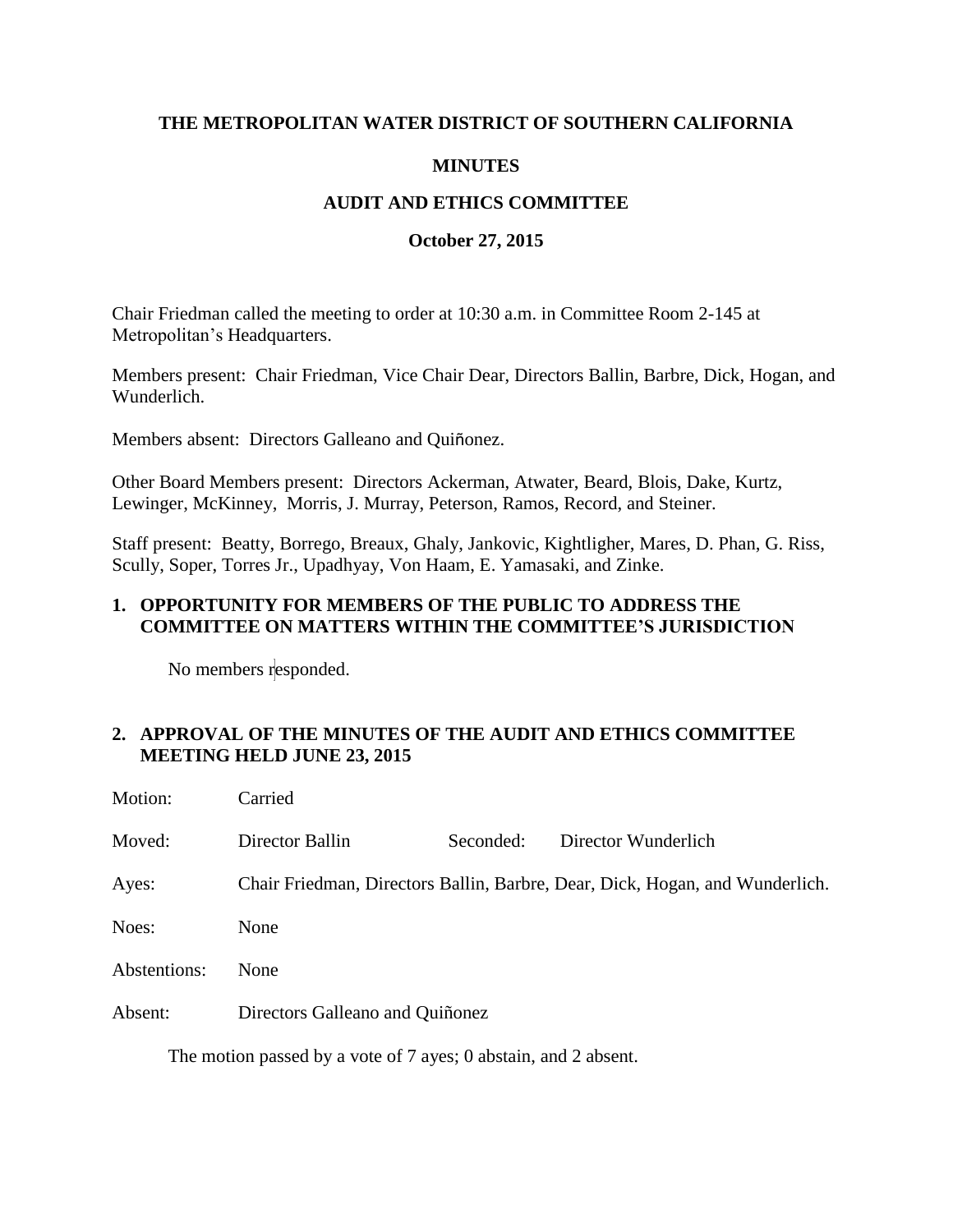#### **3. COMMITTEE ITEMS**

a. Subject: General Auditor's summary of activities for the Audit Department

Presented by: General Auditor Gerald C. Riss

General Auditor Riss reported that from June 2015 through September 2015, the Audit Department issued seven audit reports, three reviews, and one comfort letter. Mr. Riss stated that six audit reports were issued with generally satisfactory opinions, and one audit report was issued with a satisfactory opinion. He added that management has addressed all concerns noted in the audit reports.

b. Subject: Discussion of Independent Auditor's Report from MGO LLP for fiscal year 2014/15

Presented by: General Auditor Gerald C. Riss

Chair Friedman noted that a letter dated October 26, 2015 and attachments from the San Diego County Water Authority regarding Audit and Ethics Committee Agenda Item 3.b. Discussion of Independent Auditor's Report from MGO LLP for fiscal year 2014/15, was received and that letter will be posted in the Public Records (116 pages).

General Auditor Riss introduced MGO Client Service Partner Katherine V. Lai who stated that MGO had completed the examination of the financial statements for Metropolitan for the Year Ending June 30, 2015. Ms. Lai then explained the deliverables and timing of issuance:

- October 19, 2015 Metropolitan's Financial Statements and the Audit of the Trustee Agency Financial Statements (Colorado River Authority and Six Agency Committee).
- January 28, 2016 Single Audit.
- January 28, 2016 Comprehensive Annual Financial Report and Annual Letter of Recommendation to management, if applicable.

Lastly, Ms. Lai reviewed the communications required by Statement on Auditing Standard 114 (SAS 114):

- Responsibilities under Generally Accepted Auditing Standards.
- **Significant Audit Findings:**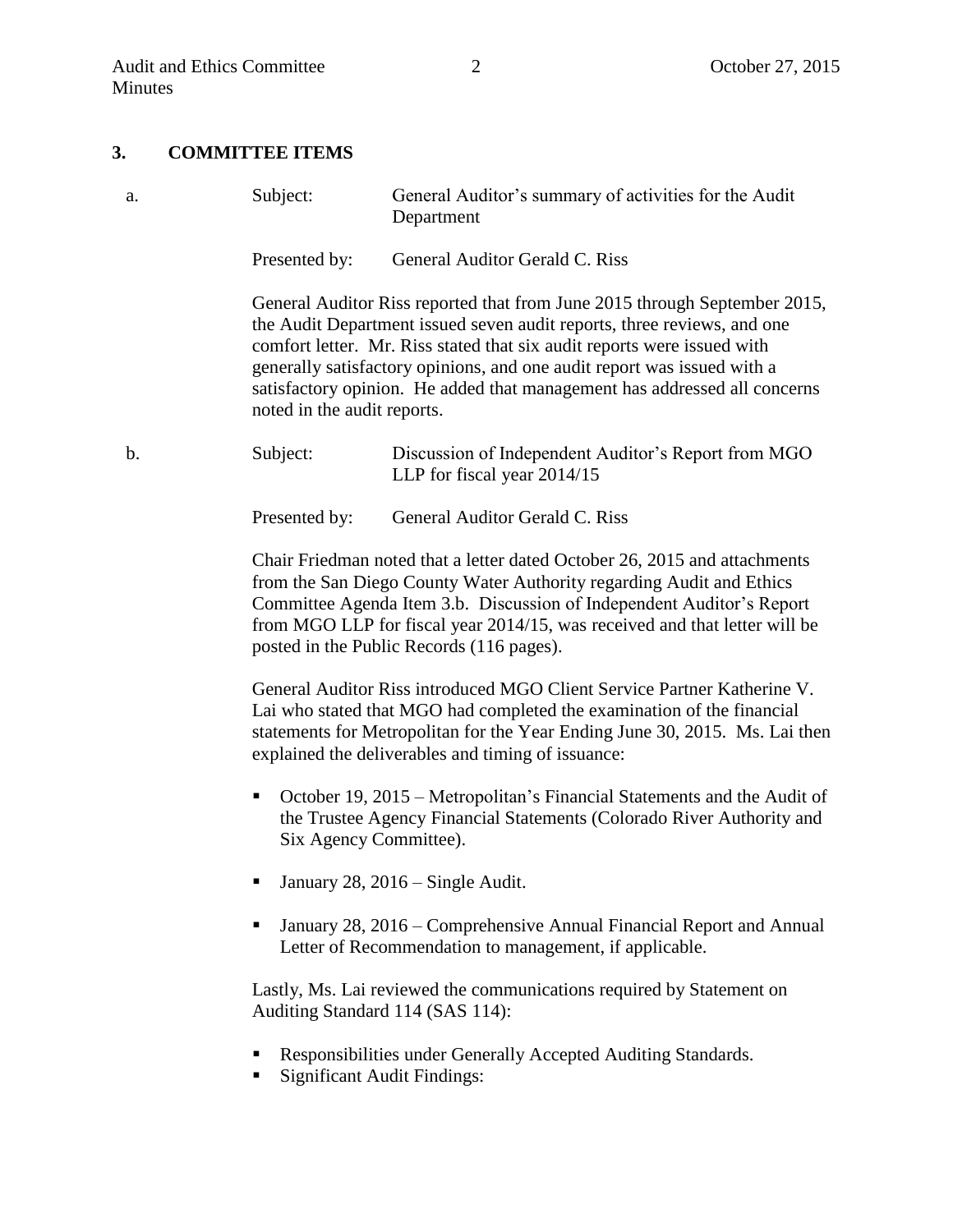- o Qualitative Aspects of Significant Accounting Practices.
	- Accounting Policies.
	- Accounting Estimates.
	- Financial Statement Disclosures.
- Difficulties Encountered in Performing the Audit.
- Corrected and Uncorrected Misstatements.
- Disagreements with Management.
- **Management Representation.**
- **Management Consultations with Other Independent Accountants.**
- Major Issues Discussed Prior to our Retention.

| c. | Subject:      | Ethics Officer's report of monthly activities |  |
|----|---------------|-----------------------------------------------|--|
|    | Presented by: | Ethics Officer Deena R. Ghaly                 |  |

Committee Chair Friedman announced that items 3.c. and 3.d. would be presented together.

Ethics Officer Deena Ghaly began by stating that this presentation represents her analysis and conclusions regarding the Ethics Office's needs in the next budget cycle, the current demands of the Ethics Office, and identification of resource needs. To start the presentation, Peter von Haam of the Ethics Office staff provided an overview of the Office's activities, duties, and responsibilities divided into six general categories: Policy, Compliance, Advice, Education and Outreach, and Administration. While discrete projects in some areas have remained relatively flat, they have increased in complexity and depth.

The Ethics Officer delivered the remainder of the presentation. She described the conditions that led to her conclusion about resource requirements that need to be addressed. Main points included needing adequate staff to maintain visibility throughout the district, including outlying facilities, some personnel with institutional knowledge about the district and its operations, ethics professionals dedicated to discrete portions of the program, the capacity to independently undertake all of its statutorily required responsibilities, the capacity to meet its administrative duties, a place of privacy and sense of safety for those stakeholders seeking its services, and the clear authority to question potential witnesses and obtain documents for its inquiries.

Committee members and other directors offered comments and questions, including: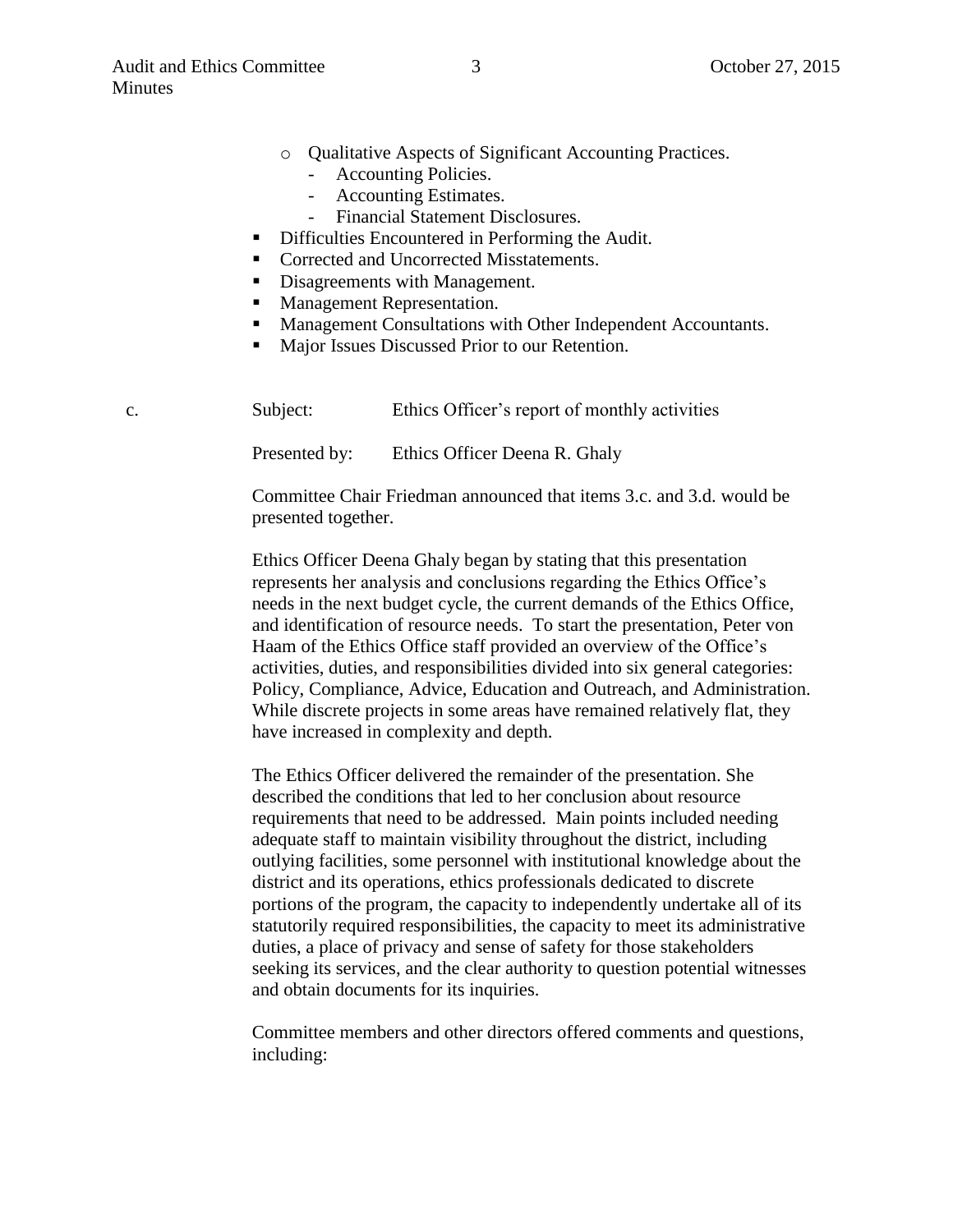Director Ballin: These are reasonable requests to make the Ethics Office function. Outsourcing of investigations is inefficient. The Ethics Office should be treated with the same respect as the other three departments. Other departments have been hiring retired annuitants to meet high workloads. The Ethics Department should be treated with same courtesy.

Director Steiner: Confirmed that the Ethics Office has three full-time employee positions on the books (besides the Ethics Officer), and that one of the three regular employees has been on leave since March 2015. Concurred that outsourcing investigative responsibilities and educating outsourced investigators on MWD operations, policies, and procedures is not effective or efficient. The Ethics Office functions are required by law. The board should ensure that it can do the job the Legislature ordered it to do.

Director Dake: The Ethics Office is a very small department and should always be at programmatically necessary staffing levels. It is the Department Head's responsibility to determine those requirements. Awareness among employees and contractors about ethics issues has increased. Monthly conflicts bulletins have been very helpful to directors. There has been a great deal of progress.

Director Dick: Asked how staff functions would be modified under the Ethics Officer's proposal.

Chairman Record: Expressed concerns whether having a dedicated investigator is justified.

Vice Committee Chair Dear: Requested information about how department staffing levels are established. General Manager Kightlinger responded that changes are evaluated through the biennial budgetary process, where Department Heads submit proposals for Board approval.

Director Hogan: Asked about the process for approving new job classifications. General Manager Kightlinger responded that those decisions must go through processes under the labor agreements and other authorities.

Director Peterson: Asked about the number of pending investigations; expressed concerns whether having a full-time investigator was justified.

Committee Chair Friedman: Regardless whether it is required by law, the Ethics Office is important for protecting Metropolitan. The district does not always look transparent from the outside. Metropolitan is complex, with more projects and employees than most local agencies. Every month